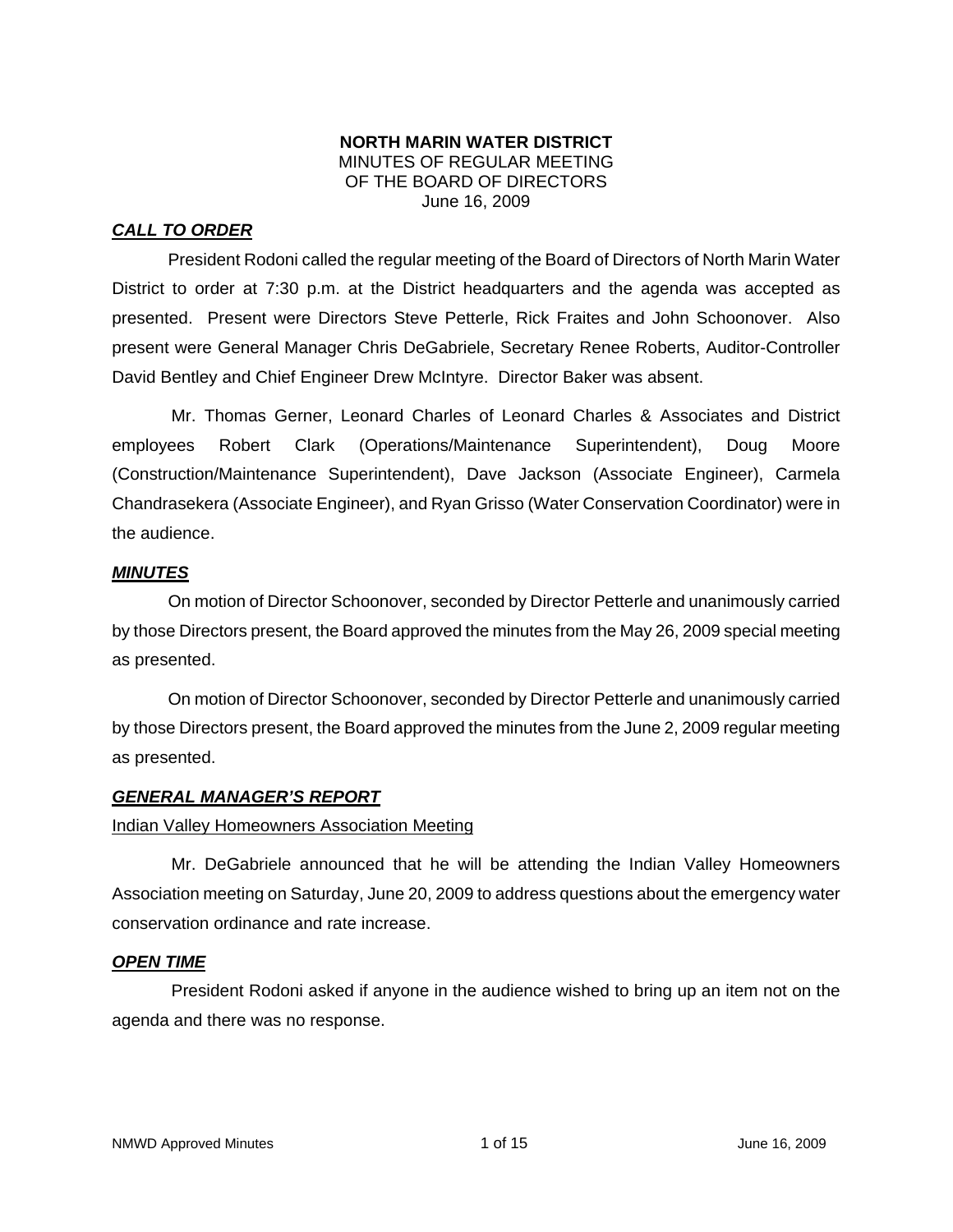### *HEARING/APROVE:*

### *NOVATO WATER PROPOSED FY 09/10 EQUIPMENT BUDGET*

Mr. Bentley presented the proposed Novato Water FY 09/10 Equipment Budget for the Board's final review and approval. He said that the Equipment Budget totals \$281,000 which is down 9% from last year's budget and major expenditures include \$110,000 for a new backhoe and \$68,000 for the purchase of three pickup trucks. He advised that there have been no changes since the proposed budget was first submitted for Board review.

Director Petterle asked that given the comments received at the special meeting if there has been any further consideration by staff to cut expenditures. Mr. Bentley responded that he and the Manager have had discussions but that the equipment budget remains the same as it was presented to the Board at the last review.

President Rodoni opened the public hearing and hearing no comment, closed the public hearing.

On motion of Director Schoonover and seconded by Director Fraites, and unanimously carried by those Directors present, the proposed FY 09/10 Equipment Budget for Novato Water was adopted as presented.

#### *NOVATO WATER PROPOSED FY 09/10 IMPROVEMENT PROJECTS BUDGET*

Mr. Bentley presented the Novato Water Proposed FY 09/10 Improvement Projects Budget and included the two-year expenditure plan. He said the proposed budget for FY 09/10 is \$5.2M for both Fiscal Year 10 and 11 and assumes a \$2M loan resulting in a net outlay of \$3.2M for each fiscal year, down 34% from the two-year plan presented last year and is in line with the District fiveyear financial plan. He advised that the five-year financial plan included a series of rate increases and that assumes \$3.2M of outlays each year over the next five years. He advised that the Improvements Project Budget has been cut back and will include a more reasonable number of projects expected to be completed this fiscal year. He said that if a specific project comes up that has not been budgeted, staff will come to the Board for approval to exchange projects. He identified major projects over the two-year period as the Stafford Treatment Plant Solar Project for \$4M; 1.5mg Crest Tank, Zone A Pipeline and \$1M budgeted for Water Conservation.

Director Petterle asked is there was any consideration to cut the improvement projects budget.

Mr. DeGabriele responded that the Board has seen the proposed budgets four times and staff has not received any direction from the Board to initiate changes. He said that there have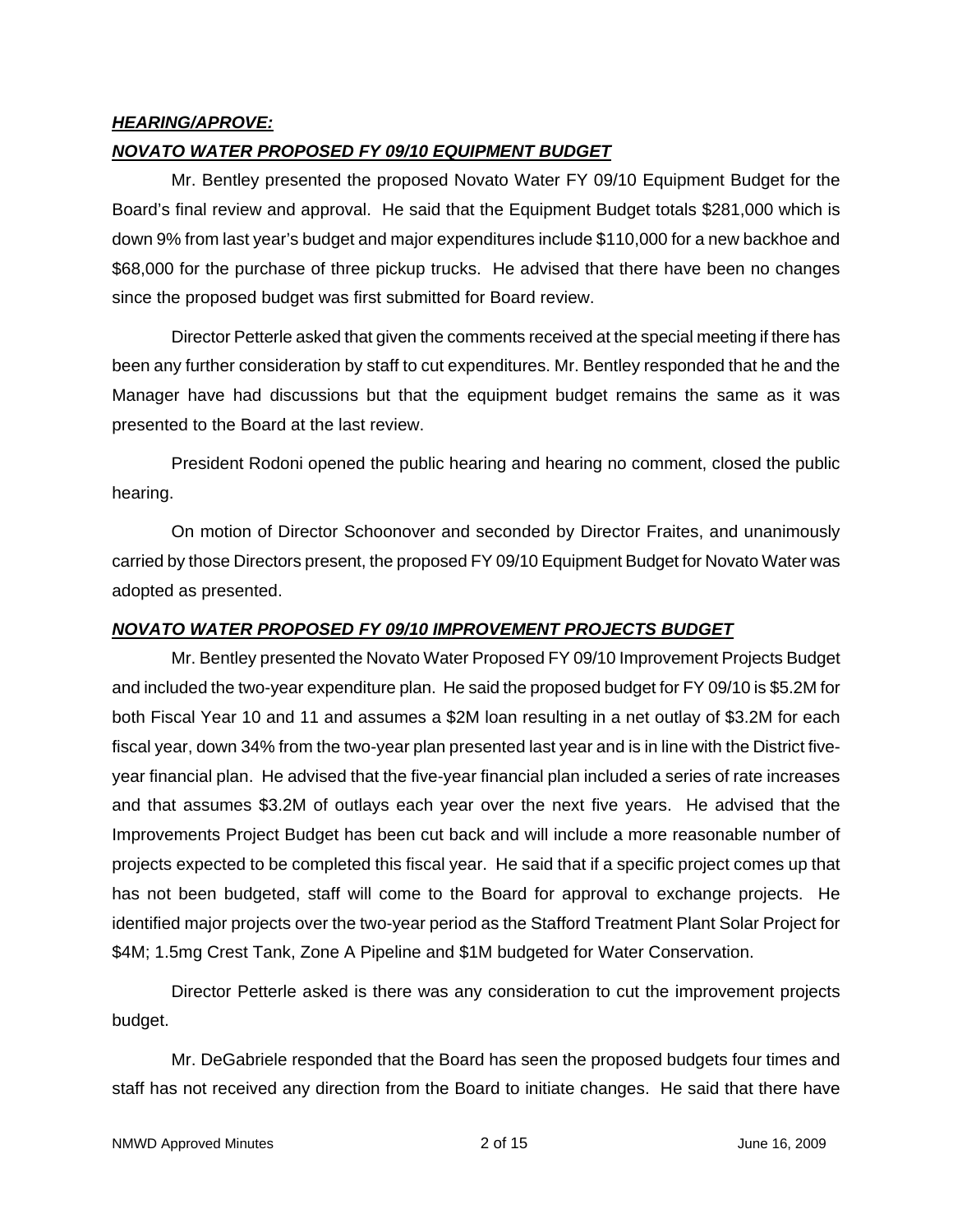been minor changes resulting from the 20% rate increase, but staff is proposing the same Equipment, Improvement Projects, Operations and Recycled Water budgets as was previously presented for Board review.

Director Fraites asked if staff has explored the possibility of obtaining federal stimulus money for the solar project. Mr. McIntyre stated that Leonard Charles is revising the initial study and will come back to the Board in July with the Administrative Draft of the Initial Study for the new project site to allow the CEQA portion to be completed and the project would be considered "shovel ready." He said that concurrently, applications have been submitted for federal funding assistance, but that none are strictly for solar projects.

Director Fraites asked what is being done to contain nutrient runoff on the Stafford Lake Watershed and Mr. DeGabriele stated that staff works with the Grossi Dairy and that the STRAW (Students and Teachers Restoring a Watershed) project this year helped to control the drainage through Stafford Lake Park.

Director Fraites questioned if the proposed \$10,000 to study Stafford Lake dredging is enough and should this project be accelerated. Mr. McIntyre stated that District staff will be utilized to perform the study at a lower cost; proposals received from outside consultants were approximately \$60,000.

President Rodoni opened the public hearing and hearing no comment, closed the public hearing.

On motion of Director Fraites and seconded by Director Petterle and unanimously carried by those Directors present, the Board adopted the proposed Novato Water FY 09/10 Improvement Projects Budget as presented.

# *NOVATO WATER PROPOSED FY 09/10 OPERATIONS BUDGET*

Mr. Bentley advised that the Operations Budget incorporates the Novato Water Equipment and Improvement Projects Budgets totaling \$17.3M in budgeted expenditures. He said there were a number of changes since the last review: the reduction in the water rate increase from 25% to 20% took \$550,000 out of the projected water sales; revenue and expense to backfeed Stafford Lake for Marin Municipal Water District were moved back to FY 09; and increase in connection fee revenue of \$1.1M because Bio Marin failed to make application before the deadline. These changes added \$470,000 in increased revenue. He explained the factors in the \$24,000 reduction in projected expenditures. Mr. Bentley reported that the projected \$283,000 deficit has turned around to a projected surplus of \$243,000. He advised that the cost of Russian River water has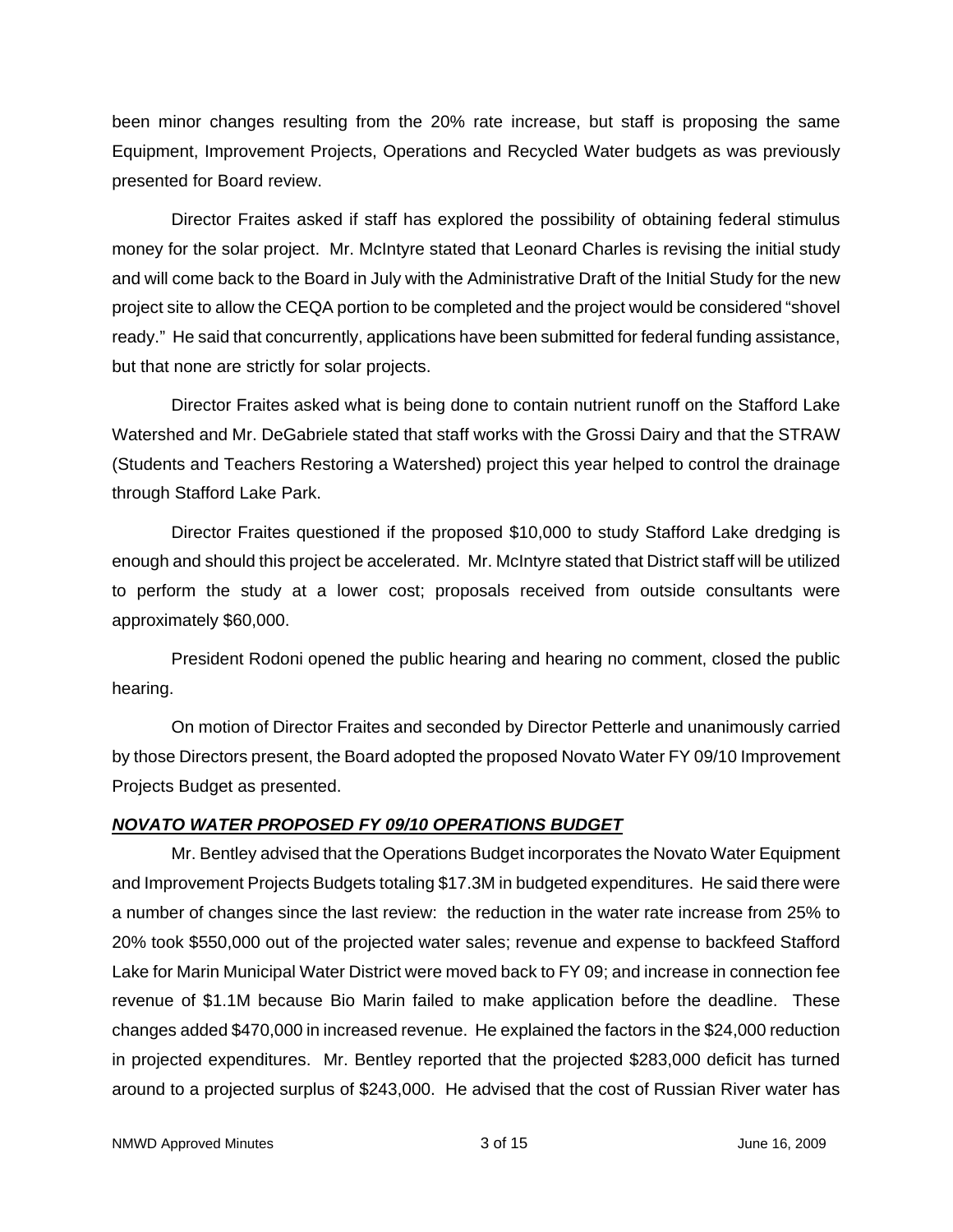increased 25% and that staffing costs remain the same as last year with the exception of an additional 0.1 FTE.

President Rodoni opened the public hearing and hearing no comment, closed the public hearing.

Director Petterle inquired if, based on input from the public, staff recommends any changes to the Proposed FY 09/10 Operations Budget. Mr. Bentley replied no.

On motion of Director Schoonover and seconded by Director Petterle and unanimously carried by those Directors present, the Board adopted the proposed Novato Water FY 09/10 Operations Budget as presented.

On motion of Director Schoonover and seconded by Director Petterle and unanimously carried by those Directors present, the Board authorized the General Manager to pay demands arising from execution of the budgeted expenditure plan.

# *RECYCLED WATER PROPOSED FY 09/10 OPERATIONS BUDGET*

Mr. Bentley stated that the expenditure plan for the Recycled Water Proposed FY 09/10 Operations Budget is \$484,000 and that there have been two changes since the last review by the Board. He said that the water rate increase for Recycled Water has been reduced from 25% to 20% which will take \$9,000 out of projected revenue for the Recycled Water Facility; and the \$244,000 Integrated Regional Water Management Plan Grant has not been received and will not be seen this fiscal year. He said that as a consequence, the \$273,000 debt service payment to the State Revolving Fund will be borrowed from the Novato Water until the funds are received from the State. Mr. Bentley said \$40,000 is budgeted for the District's share for the cost of completing the North Bay Water Reuse Authority EIR.

Director Petterle inquired if staff recommends any changes to the Proposed FY 09/10 Recycled Water Operations Budget. Mr. Bentley replied no.

President Rodoni opened the public hearing and hearing no comment, closed the public hearing.

On motion of Director Schoonover and seconded by Director Petterle and unanimously carried by those Directors present, the Board adopted the proposed Recycled Water FY 09/10 Operations Budget as presented.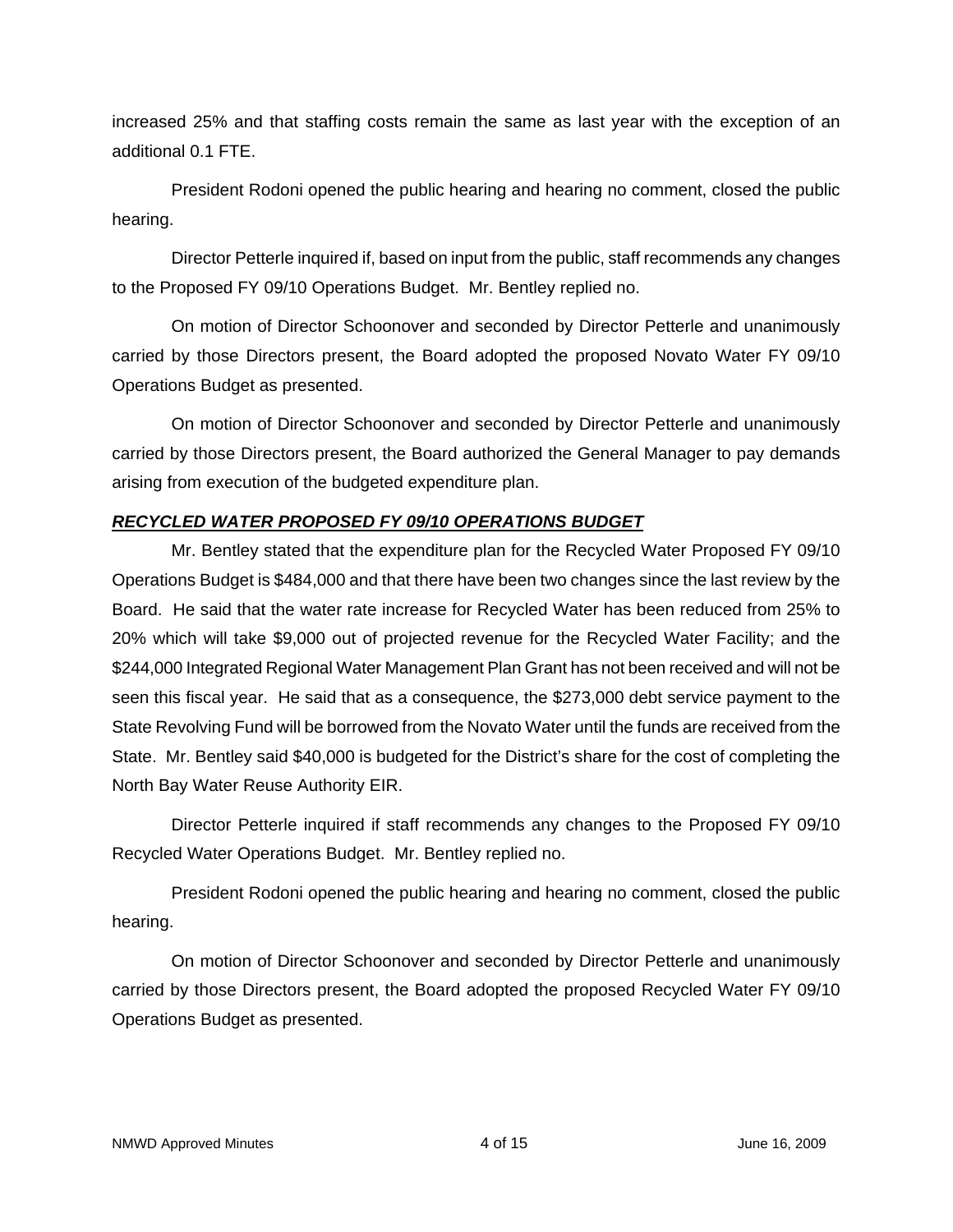On motion of Director Schoonover and seconded by Director Petterle and unanimously carried by those Directors present, the Board authorized the General Manager to pay demands arising from execution of the budgeted expenditure plan.

#### *STAFF / DIRECTORS' REPORTS*

President Rodoni asked if staff or Directors wished to bring up an item not on the agenda and the following items were discussed:

#### North Bay Watershed Association

Director Fraites reported that he attended the North Bay Watershed Association meeting on June 5 wherein there was a very interesting presentation on the Drakes Bay Estero Watershed Restoration project.

#### Tomales Bay Watershed Council

Director Rodoni reported that he attended the Tomales Bay Watershed Council meeting today and that he participated in a KWMR radio show on water conservation.

### *MONTHLY PROGRESS REPORT*

Mr. DeGabriele reported that May water production in Novato was down 9% for the fiscal year through May and 24% from May 2008. He said that compared to 2004 (the metric that the State Water Resources Control Board is using for the Water Conservation target), April and May water demand is down 18%; the goal is 25% for the period April 6 through October 2. He further reported that in West Marin water production is up 2% fiscal year-to-date and down 23% from last May. Mr. DeGabriele advised that Stafford Treatment Plant production just began in May and is now producing over 5 million gallons per day twenty-four hours a day/seven days a week. He said that Recycled Water production is up and that District staff is now operating the facility. He advised that staff has worked 89 days without a lost time accident or injury and the summary of complaints shows that complaints are down 22% for May and 23% down fiscal year to date.

Mr. Bentley provided the Monthly Report of Investments and stated that at the end of May, there was \$7.3M in the bank, a \$700,000 decrease for the month of May. He advised that in May, the District sold its \$1M investment in Goldman Sachs to reduce the percentage of the portfolio held in corporate notes; and the portfolio rate was 2.3%.

### *CONSENT CALENDAR*

At the request of Director Petterle, Agenda Item No. 9, Agreement with Pacific Gas & Electric for Clothes Washer Rebate Program, was pulled from the consent calendar for further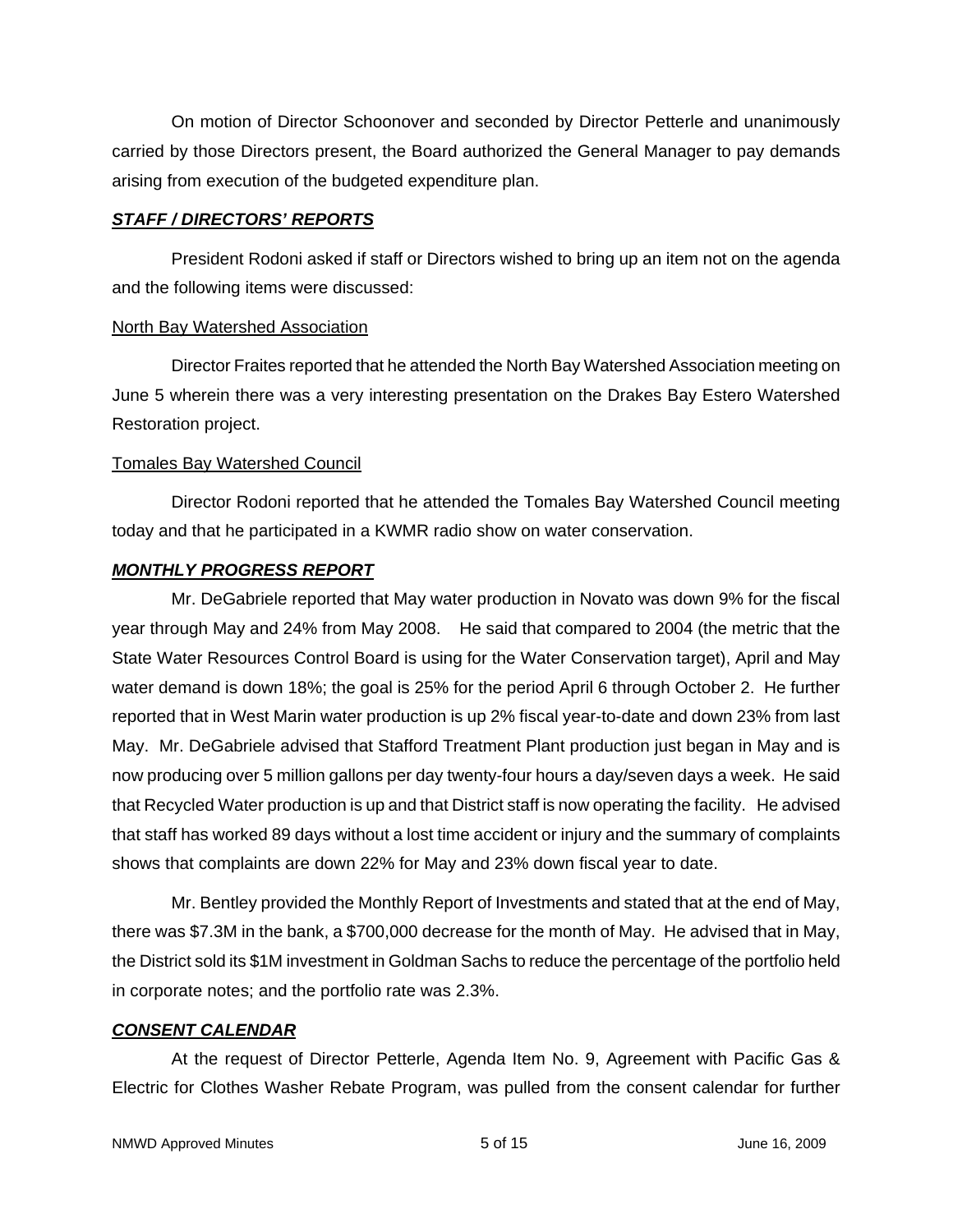discussion. At the request of the General Manager, Agenda Item No. 11, Non-Residential 2009 Water Use Restrictions Letter, was also pulled from the consent calendar for further discussion.

On the motion of Director Petterle, seconded by Director Schoonover and unanimously carried by those Directors present, the following items were approved on the consent calendar:

## *LETTER RE OPPOSITION TO PROPOSED PROPERTY TAX SHIFT – WEST MARIN WATER AND OCEANA MARIN SEWER*

The Board authorized President Rodoni to sign a letter to Assembly Member Jared Huffman opposing the State Legislative Analyst's recommendation to borrow a disproportionate share of property tax money from water and sewer districts.

# *NOTICE OF COMPLETION FOR PALMER DRIVE WATER TANK (PROVEN MANAGEMENT, INC.)*

Pursuant to and in conformance with contract requirements for the Palmer Drive Water Tank project, the contractor has fulfilled their obligations and all work has been inspected by District staff and consultants. The Board authorized the General Manager to execute and file a Notice of Completion for the Palmer Drive Water Tank project.

## *AGREEMENT – PACIFIC GAS & ELECTRIC FOR CLOTHES WASHER REBATE PROGRAM*

This item was removed from the consent calendar for discussion.

Mr. Grisso advised that Sonoma County Water Agency has dropped all water conservation funding for water contractors beginning July 1, including washer rebates; and consequently, the District is on its own to implement rebate programs, including clothes washers. He further advised that the District is negotiating a direct agreement with PG&E for implementation of the rebate program. Mr. Grisso reported that a second option is being developed by City of Santa Rosa to form a regional rebate program with the water contractors. He said this regional program would allow more flexibility and acknowledgement of District rebate dollars; however, the rebate amount would be lower and eligible washers would be restricted to only the most water efficient. He advised that staff is asking for Board approval to enter into an agreement with PG&E if it can be satisfactorily negotiated. He said this agreement calls for a \$125 per rebate District contribution. Mr. Grisso said that if the PG&E agreement is not realized, staff will return to the Board for approval of the regional rebate program and lower rebate amount.

Director Schoonover opined that it would be more meaningful to the customer to have a rebate check from the District than from PG&E.

Mr. DeGabriele stated that the Board is being asked to authorize the General Manager to enter into an agreement with PG&E. He said that if that agreement does not work, then the District

```
NMWD Approved Minutes and the control of the control of 15 and the control of the control of the control of the control of the control of the control of the control of the control of the control of the control of the contr
```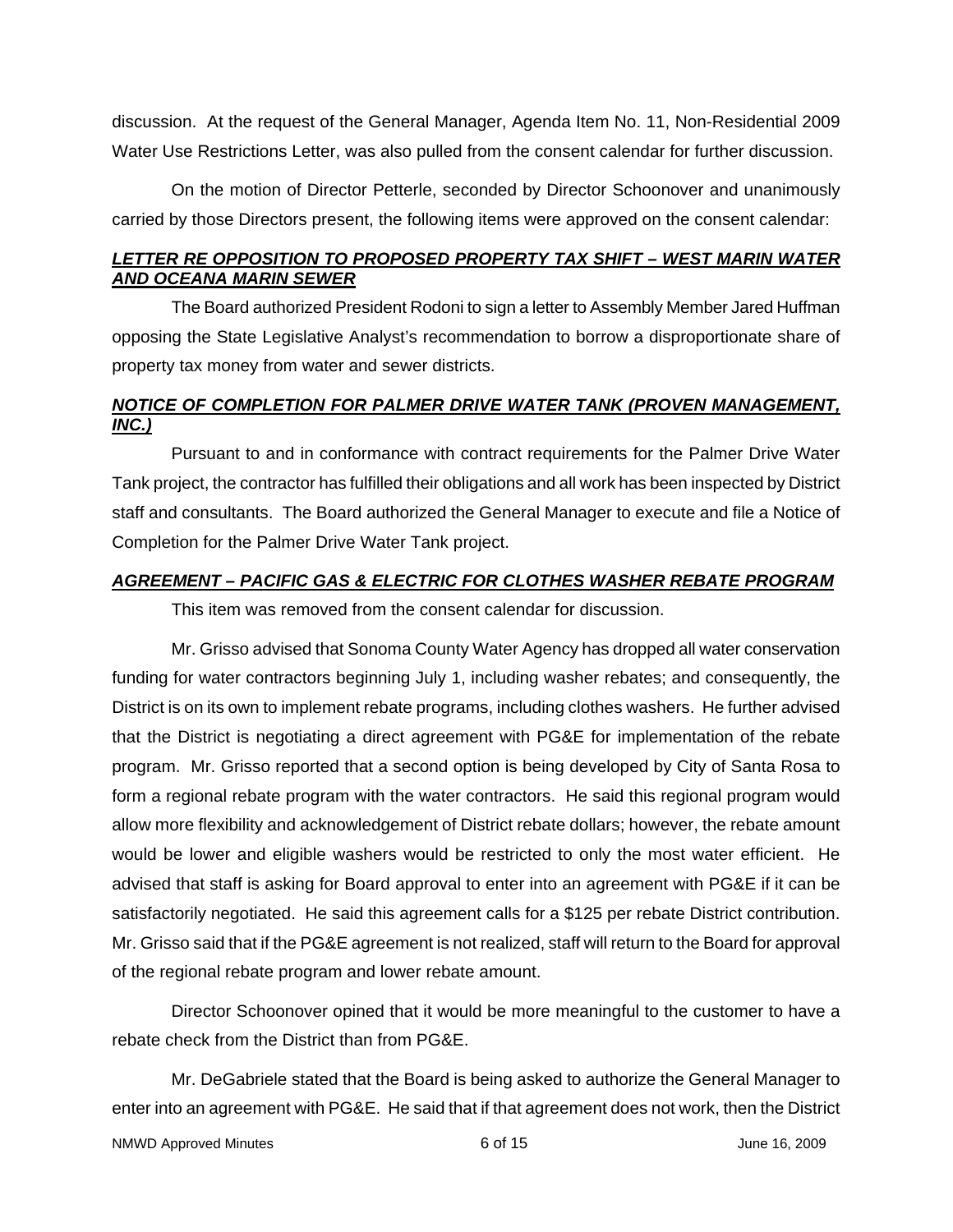will consider the regional consortium although all water contractors will most likely not offer \$125 rebates. He said that staff is looking for consensus from the Board that if the agreement with PG&E does not happen, that staff will return to the Board for approval to join in with other contractors to form a regional program and to offer a lower rebate amount. Director Rodoni said he would not like to see the total rebate amount (PG&E plus District) to drop below \$150, and he would like the regional program to be competitive with other Bay Area cities.

Director Petterle asked for clarification of the \$45,000 financial impact, and Mr. Grisso replied that that is the rebate value - \$125 for each rebate plus one-half the processing costs and that this amount is included in the Improvement Projects Budget just approved by the Board.

Director Petterle commented that the financial impact of requested Board authorizations should be clear. He said that in this case, the financial impact is stated as \$45,000 with a \$15,000 contingency; therefore, the Board is being asked to authorize \$60,000. Mr. DeGabriele stated that he concurred and staff will incorporate that suggestion in future "Financial Impact" information.

On motion of Director Petterle, seconded by Director Fraites and unanimously carried by those Directors present, the Board approved and authorized the General Manager to enter into an agreement with PG&E for implementation of the Clothes Washer Rebate Program with a not-toexceed contract amount of \$45,000, with any future amendments not-to-exceed \$15,000 without approval and authorization from the General Manager.

There was consensus of the Board that if it is decided to participate in a regional program, a \$75 rebate will be acceptable; and staff will come back to the Board for approval.

# *AGREEMENT WITH AQUAMETRICS, LLC FOR LARGE LANDSCAPE WATER AUDIT PROGRAM*

As of July 1, 2009, Sonoma County Water Agency is ending the funding agreement and will no longer be offering any water conservation assistance to the District, including the large landscape audits. In an effort to continue the large landscape audit offerings, staff has negotiated an agreement with AquaMetrics, LLC for performing large landscape audits in the District service areas for FY 09/10. The Board approved and authorized the General Manager to enter into an Agreement with AquaMetrics LLC for implementation of the Large Landscape Water Audit Program with the contract amount not to exceed \$10,500.

# *NON-RESIDENTIAL 2009 WATER USE RESTRICTIONS LETTER*

This item was removed from the consent calendar for discussion.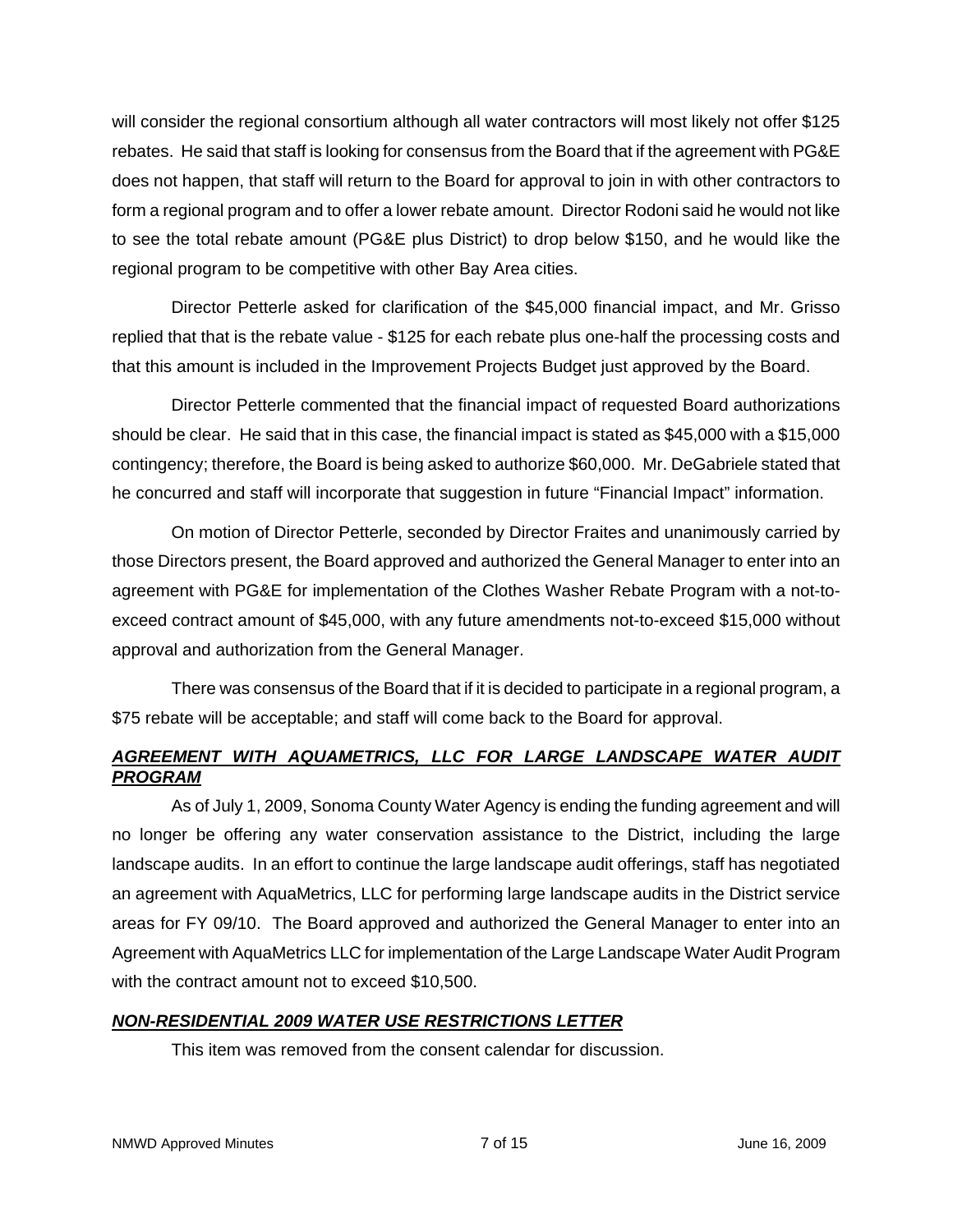Mr. Grisso stated that he wanted to make the Board aware that the recent State Water Resources Control Board order called for complete restriction of commercial irrigation of turf unless 75% of the water budget amount used by the customer during the corresponding billing period in 2004 is maintained. He said that District Ordinance 22 specifies a 25% reduction and is more restrictive than the State Board's order. Mr. Grisso stated that the letter advises non-residential customers, including dedicated irrigation meters accounts, that this reduction is mandated.

Director Rodoni stated that commercial accounts are required to cut back 25%; however, they could still irrigate turf as long as their water use is 75% of their 2004 usage. He cautioned that the District may receive calls about this.

Mr. DeGabriele concurred and said that was the reason for pulling the item off the consent calendar so that the Board would be aware of this.

Director Petterle suggested that the letter identify "other Russian River users."

On motion of Director Petterle, seconded by Director Schoonover and unanimously carried by those Directors present, the Board authorized the General Manager to send the proposed letter to all non-residential District customers as amended.

# *ACTION CALENDAR*

# *CONSIDER: REQUEST FOR EXTENSION OF TIME TO PAY CONNECTION FEES – GERNER LAND DIVISION*

Mr. McIntyre stated that the Water Service Agreement for the Gerner Land Division project was approved in January 2009 and that the applicant has requested more time to make financial arrangements to still be eligible for 2008 connection fees and that the deadline to make financial arrangements is June 16, 2009 in concert with other Water Service Agreements approved at the 2008 rates. He said that all Water Service Agreements that were approved in January, February or March had the same deadline. He provided a history of the parcel and said that the Board has approved an agreement three times over the past 25 years with various applicants. Mr. McIntyre stated that Mr. and Mrs. Gerner made application in 2006 for a water service agreement, but they did not have land use approval at that time and the agreement expired. He further stated that in January 2008, the Gerner's obtained land use approval and District staff updated the cost and prepared the agreement, but that the applicant was not ready to move forward and the application was not taken to the Board. He said in December 2008, since there was no activity on the project, the applicant was notified that the District was closing the job and the applicant responded by asking that an updated Water Service Agreement be brought before the Board for consideration.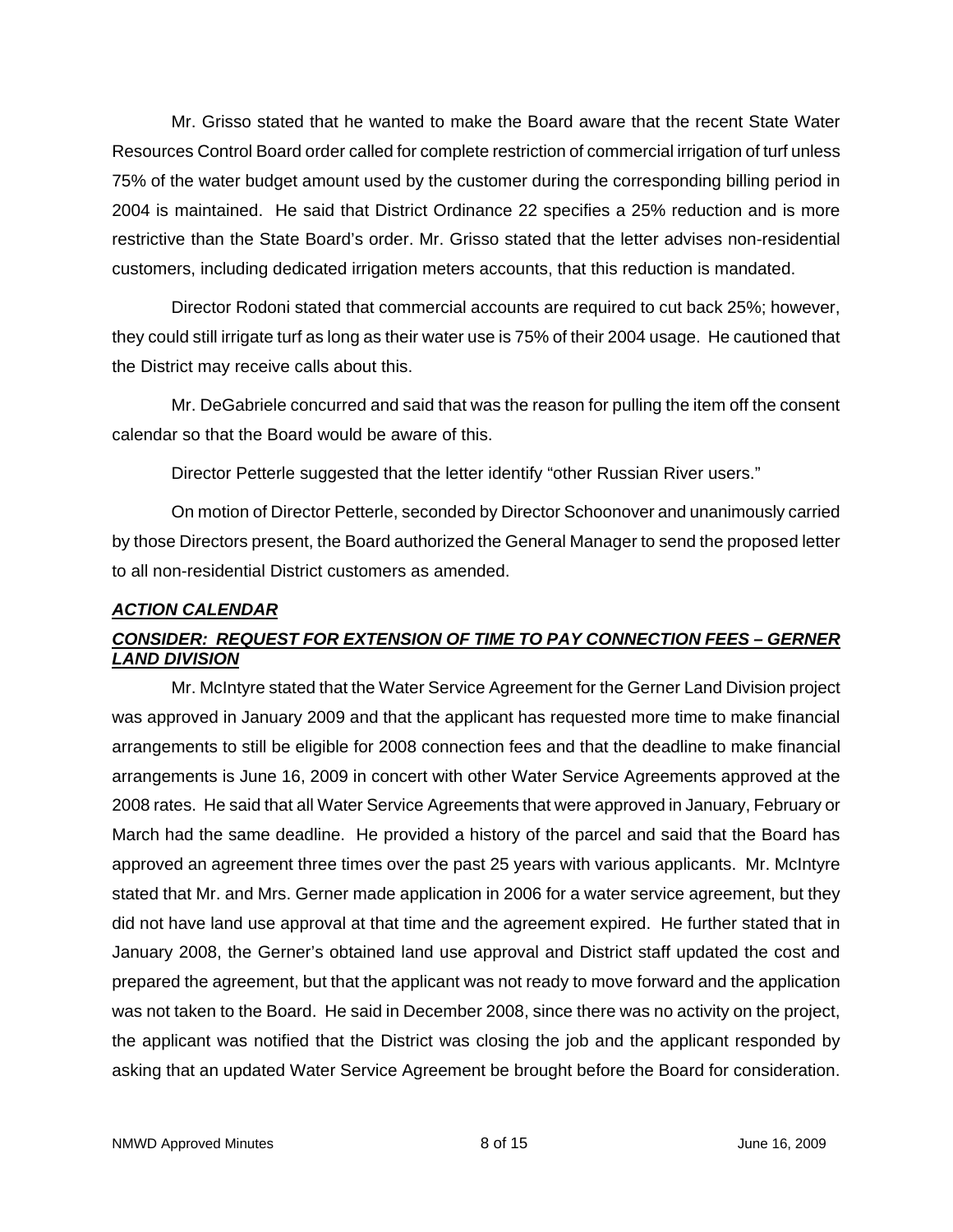He said that the Board approved the agreement in January 2009 including a requirement to complete financial arrangements by June 16, 2009 to retain 2008 connection fees.

Mr. McIntyre stated that staff has received requests from more than one applicant for an extension of time to meet the requirement to retain the 2008 connection fees and that those requests have been denied at the staff level. He reminded the Board that the decision was made to phase in the connection fee increase to lessen the impact of the full connection fee increase on applicants. He said that staff recommends that the Board deny Mr. Gerner's request as it is not fair to other applicants who requested and were denied extensions; and District regulations do not define conditions that must be met to qualify for special concessions.

Mr. Gerner addressed the Board and provided background information leading up to his request for an extension of time to make financial arrangements. He said he needs the extra time to close a deal on the sale of the property and that the increased fees may kill the deal. He said he understands the rules; however, he felt that a three month extension may give him enough time to sell the property. He said he was in danger of losing \$300,000.

Director Schoonover said that he is concerned that granting a three-month extension would be setting a precedent.

Director Petterle said that other people have been denied their requests for an extension.

Director Rodoni explained that the District has to be very careful in setting precedence. He said that if the extension was granted, an applicant for a pending application could demand the same extension which could cost the District and its customers hundreds of thousands of dollars.

Director Schoonover made a motion to grant the three-month extension of time to pay connection fees previously in effect pursuant to Regulation 1(c) in 2008.

Director Fraites seconded the motion.

The motion failed by the following vote:

- AYES: Directors Fraites and Schoonover
- NOES: Directors Petterle and Rodoni
- ABSENT: Director Baker

ABSTAIN: None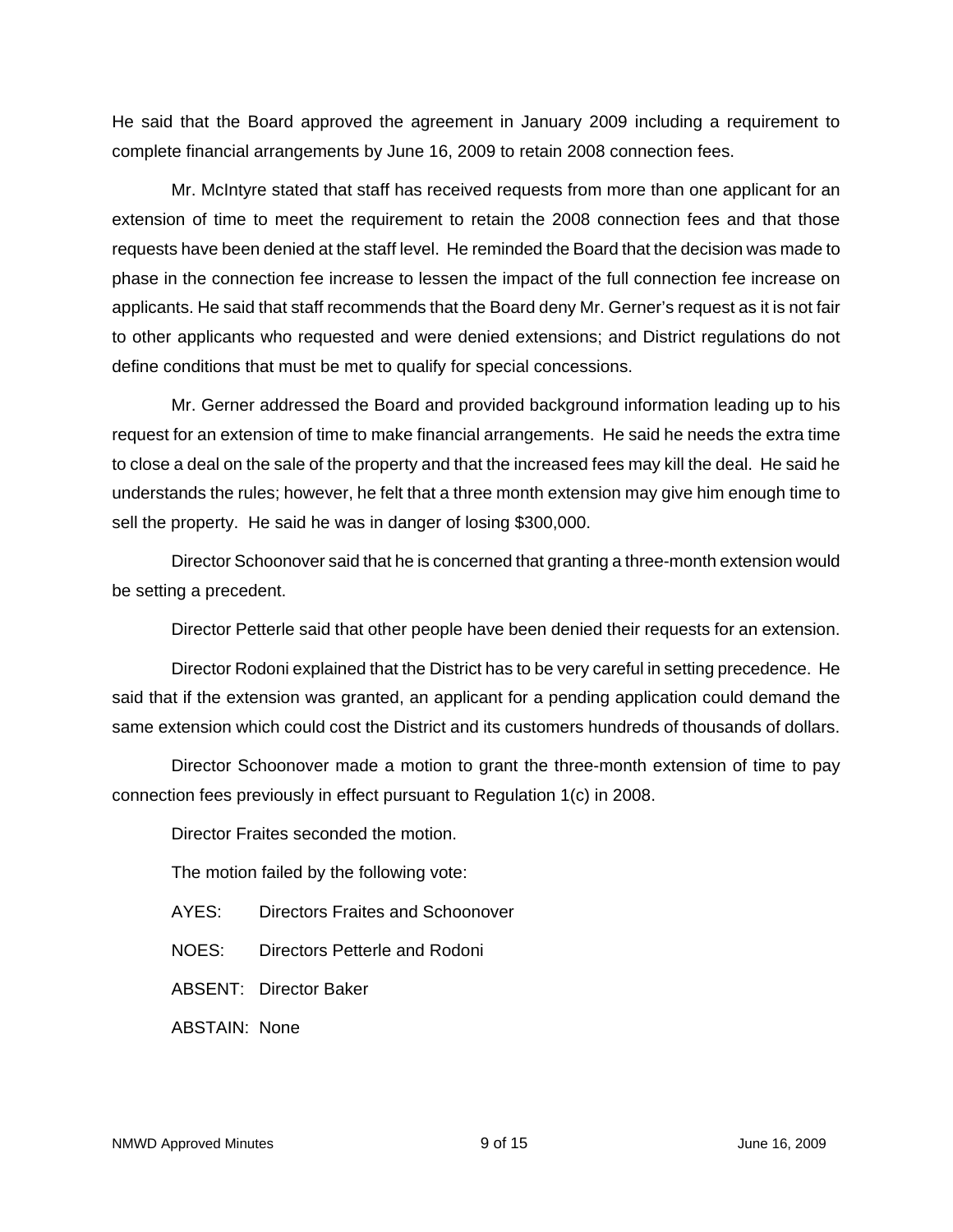The existing water service agreement for the Gerner Land Division remains in place and since financial arrangements, including connection fees, have not been made pursuant to the agreement terms, 2009 connection fees are now applicable.

### *APPROVE: REVISIONS TO EMPLOYER-EMPLOYEE RELATIONS POLICY*

Mr. DeGabriele presented the draft revised Employer-Employee Relations Policy and stated that the changes will be required in order to accept the North Marin Water District Employee Association's petition for representation of District employees. He advised that he shared the revisions with the association and he received their comments today. He said that in addition to minor changes, the comment that there should be only one bargaining unit is contrary with the way the policy now reads. Mr. DeGabriele said that the petition includes supervisory employees and that the Board needs to consider whether supervisory employees should be in their own bargaining unit. He stated that when the Board approves the revised policy, the association may reissue the petition for consideration by the District to be the sole representative of District employees.

Mr. DeGabriele stated that the Board is being asked to either approve the policy with revisions or to defer action until the next meeting.

It was consensus of the Board to defer action on the Employer-Employee Relations Policy Revision until the next regular board meeting on July 7, 2009.

# *APPROVE: PURCHASE OF FY10 INSURANCE*

Mr. Bentley stated that there is a 2% increase over last year for the insurance purchase package that includes Property, Error/Omissions, Umbrella Liability, Employee Fidelity Bond and Workers' Compensation. He said that the District's broker, SST Fenner Insurance, solicited proposals from four insurance companies and that staff is requesting Board to approve the Travelers Insurance package and the umbrella liability provided by Insurance Co. of Pennsylvania.

On motion of Director Petterle, seconded by Director Fraites and unanimously carried by those Directors present, the Board approved the recommended purchase package of Travelers Insurance and Insurance Co. of Pennsylvania.

## *APPROVE: CREST TANK #2 REQUEST AUTHORIZATION TO CONDUCT CEQA PUBLIC REVIEW*

Mr. McIntyre stated that a budgeted improvement project for this fiscal year is the Environmental Impact Review of Crest Tank and is requesting Board authorization to initiate a 30 day public review and set a public hearing date of August 18, 2009 to consider adoption of the Mitigated Negative Declaration. He advised the Board that Carmela Chandrasekera, Associate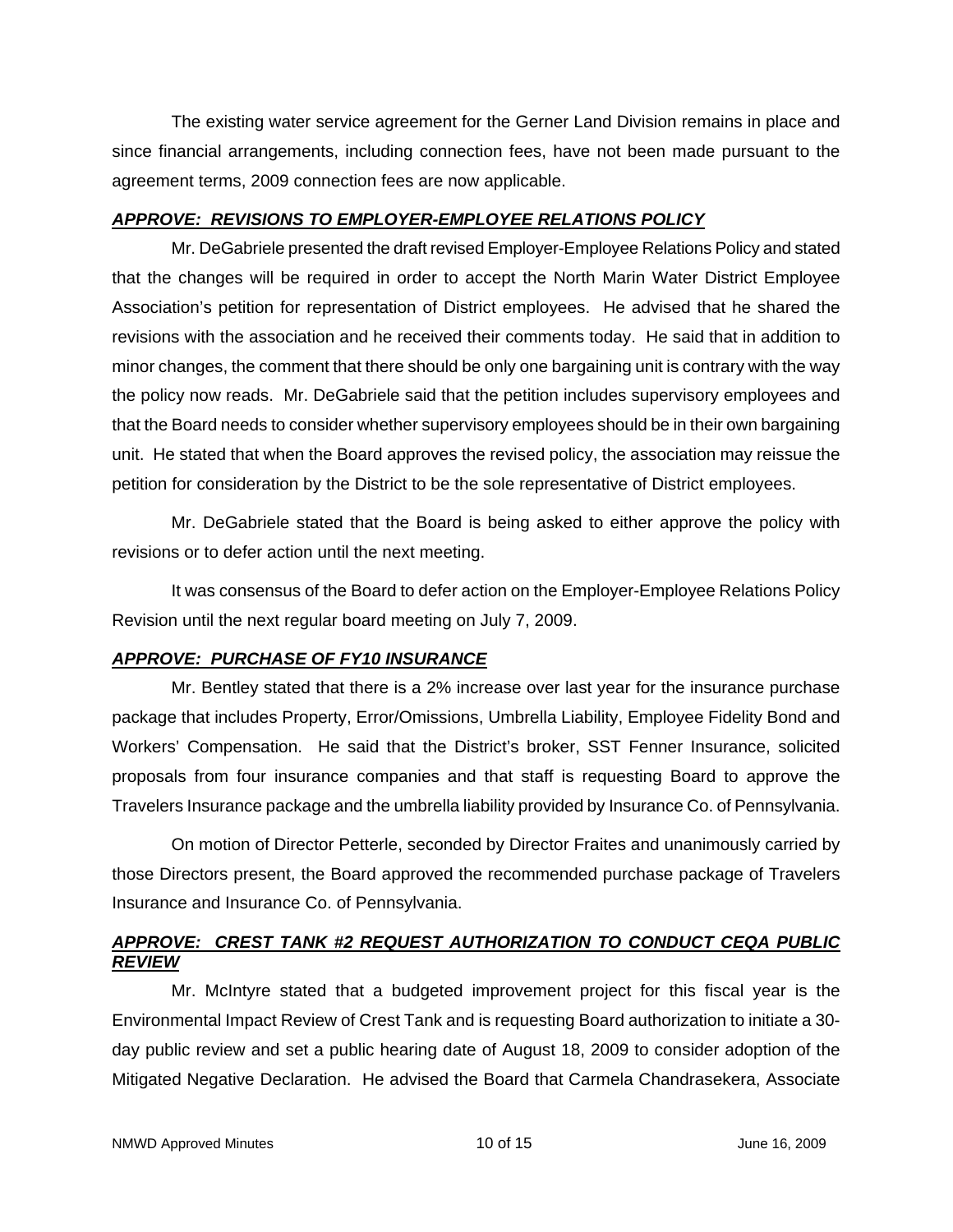Engineer, will make a presentation on the project; and Leonard Charles of Leonard Charles & Associates will provide more detail on the preparation of the Initial Study.

Ms. Chandrasekera provided a Power Point presentation with a map and an explanation of the project. She said that when the first Crest Tank was constructed in 1965, space was set aside for an additional 1.5 mg tank and that the current project objective is to increase storage from 0.5 mg to 1 mg to increase reliability and fire protection in the service area. She said that residents were invited to a scoping meeting in February, storey poles were erected, notices were placed on the site of the existing tank and all residents within a 0.5 mile radius were noticed of the project. She said that six residents attended the scoping meeting and a written response was received from one resident. Ms. Chandrasekera provided a project timeline identifying a Fall 2010 completion date and showed photo simulations of tank placement from different vantage points.

Mr. Charles stated that there were two primary concerns raised at the scoping meeting: 1) that residents on Mira Loma wanted assurance that the tank would not be visually intrusive; and 2) that the recently paved roadway on Laguna Vista and Cerro Crest not be damaged by construction traffic. He said that the city will inspect the pavement after construction is completed and if there are any cracks the District will repair the pavement and that two to five homes on Laguna Vista may see the top of the tank even though there will be trees blocking the lower two-thirds of the tank. He suggested that trees be planted along the south edge and facing Laguna Vista to mitigate views from homes to the south. He said that project impacts are limited to short-term construction related impacts and a biological resources impact concerning nesting barn owls has been identified and will be safely mitigated and the owls will be undisturbed during nesting periods.

Director Petterle asked what species of tree would be recommended and Mr. Charles responded that he is recommending interior live oak. Director Petterle commented that he liked the color of the Center Road tank and Mr. McIntyre said that the Crest Tank would be painted the same color.

On motion of Director Petterle and seconded by Director Fraites and unanimously carried by those Directors present the Board authorized staff to initiate the California Environmental Quality Act 30-day public review period and scheduled the public hearing for August 18, 2009.

#### *INFORMATION ITEMS*

#### *SCWA WATER TRANSMISSION SYSTEM TEMPORARY IMPAIRMENT ALLOCATION*

NMWD Approved Minutes and the control of the 11 of 15 and 11 of 15 and 10 June 16, 2009 Mr. DeGabriele advised that Sonoma County Water Agency Board adopted an allocation of water deliveries from the water transmission system for summer months. He further advised that in April, the Water Agency declared the transmission system temporarily impaired due to budgetary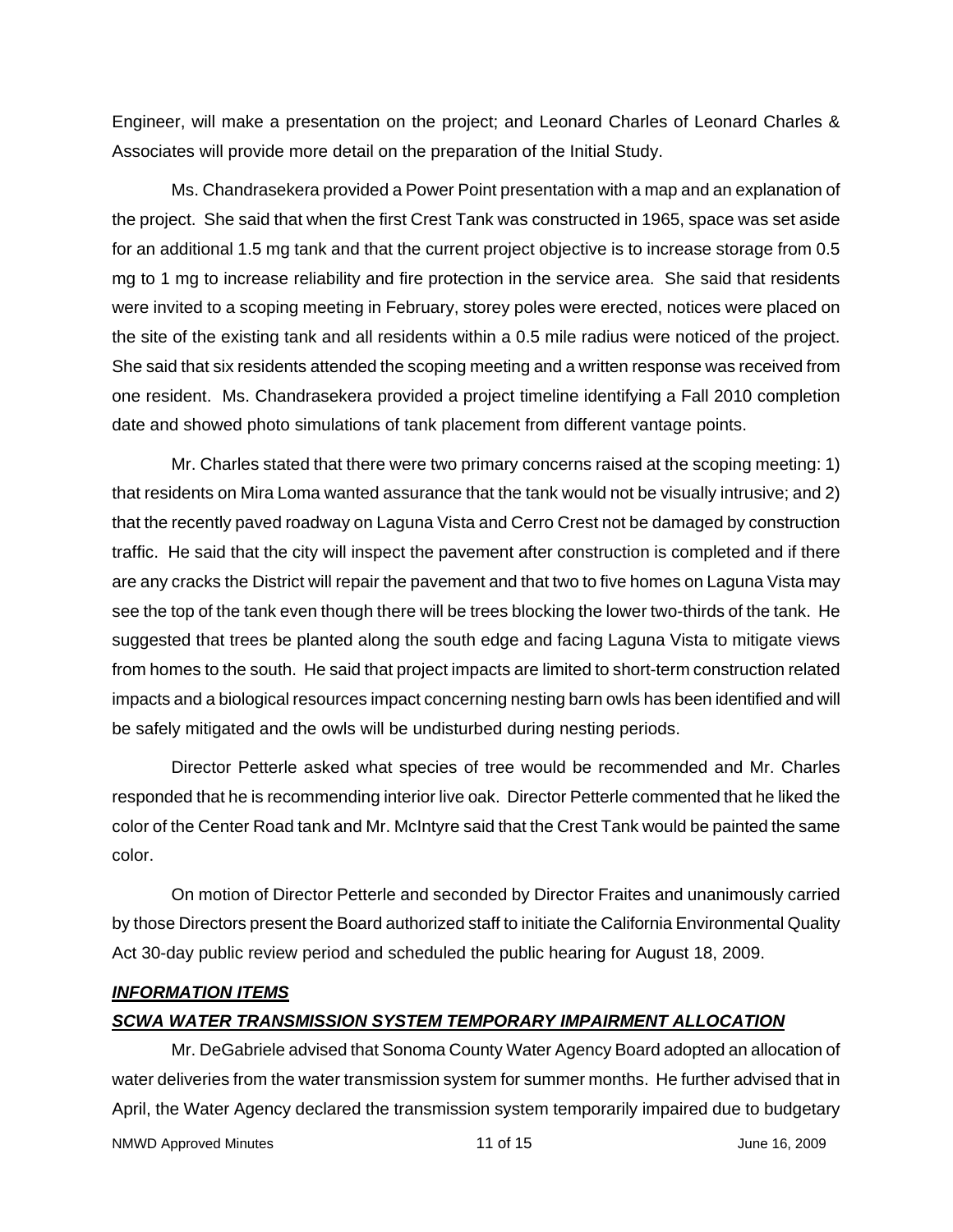constraints. He said that as in past years, contractors have agreed to work collectively and collaboratively to reduce Russian River deliveries and support the Water Agency to meet their obligations as ordered by the State Board. The Water Agency developed an allocation pursuant to the Restructured Agreement requirements and the contractors received allocation information on June  $9<sup>th</sup>$ . He advised that the Restructured Agreement says that if contractors come up with an alternate allocation that they have unanimously approved, the Water Agency would use that allocation. He said that circa 1999-2000, there was not enough delivery capacity in the transmission system, but since Collector 6 has come on line, there has been ample pipeline capacity to meet contractors' needs. He said that now the Water Agency cannot meet their increased contractual obligations and all contractors are now faced with limits on how much water can be conveyed down Dry Creek. He pointed out that there is no allocation for Marin Municipal Water District because the Water Agency declared the transmission system temporarily impaired. He opined that it would be a better approach to declare the Russian River system impaired; however, if the Russian River system was declared impaired, Marin Municipal would be included in the allocation because they paid for 14,300 acre feet of water stored in Lake Sonoma. He said that although Marin Municipal has not paid for the facilities to deliver water, they have paid extra on the water rate for delivery, but they do not have a delivery entitlement. Mr. DeGabriele said he asked District legal counsel whether the Water Agency had gone beyond its authority interpreting the State Board's Order that the 25% target goal for water conservation in Sonoma County can be applied to all water used from both local supply and Russian River supply. He advised that legal counsel said no, that they (legal counsel) interpreted the State Board Order to be in concert with the Restructured Agreement and applies to the agency's service area. Mr. DeGabriele said the contractors remain united and will continue to work on allocations appropriate for the contractors and will expect the WAC's approval in the future.

Mr. DeGabriele advised that Stafford Treatment Plant is operating at its maximum capacity and producing over five millions gallons per day. He further advised that Kastania pump station is not operating; delivery is by gravity but that North Marin maintains operational control and will turn the pumps on if necessary. He said that Marin Municipal deliveries have been cut back from six million gallons per day to four million gallons per day.

### *ADDITIONAL REVIEW WEST MARIN WATER AND OCEANA MARIN SEWER BUDGETS*

Mr. Bentley presented the West Marin Water and Oceana Marin Sewer Budgets for their second review and advised that letters have been sent to customers and potential developers inviting them to the public hearing scheduled for July  $7<sup>th</sup>$  at Point Reyes Station. He said that in the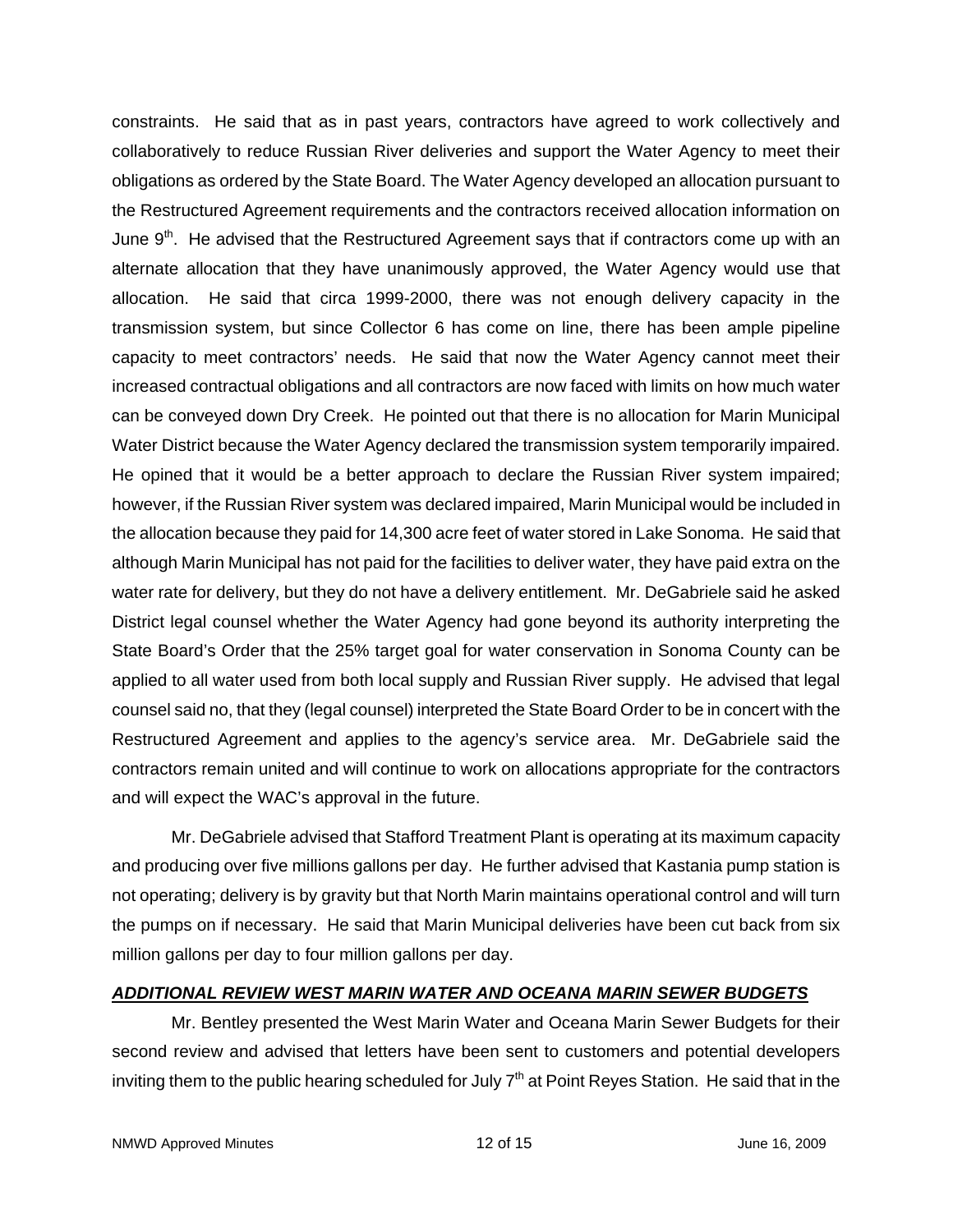West Marin Water System, a 9% increase in commodity rates and 25% increase in the service charge has been proposed along with a new tier rate for residential customers and a seasonal rate for non-residential customers between June  $15<sup>th</sup>$  and October  $1<sup>st</sup>$ . He advised that a 140% increase in connection fees for West Marin Water customers and a 69% increase in connection fees in Oceana Marin are proposed. There is no increase in Oceana Marin monthly charge proposed.

Mr. Bentley reported that major projects for West Marin Water are \$100,000 to replace the old 2" galvanized pipe in Paradise Ranch Estates; \$75,000 for piping changes to storage tanks to minimize seismic event damage and \$50,000 to plan, design and locate land to purchase for construction of a 100,000 gallon solids-handling tank near the water treatment plant.

Mr. Bentley said that two major projects proposed for Oceana Marin are \$20,000 to integrate Old Dillon Lift Station and disposal pond remote alarm into the SCADA system and \$15,000 to continue collection system infiltration repairs.

Mr. Bentley advised that assuming the Board adopts the proposed rate increases and assuming outside funding will be secured to construct the Gallagher Pipeline and Treatment Plant Rehabilitation projects, the total debt owed to Novato Water will be fully repaid by FY 13. He said that Oceana Marin will have a cash balance of \$400,000 at the end of FY 14.

# *STAFFORD LAKE OUTLET TOWER – PROJECT STATUS*

David Jackson provided the Board with an update on the Stafford Lake Outlet Tower project. He said he is pleased with the end result, and that the operation of the gates passed the Division of Safety of Dams (DSOD) inspection. Mr. McIntyre added that it was the DSOD's annual inspection report that commented on the deficiencies of the old system and that the scour gate was inoperable for years. Mr. Jackson said that it was the DSOD review of the gate replacement project that required the seismic upgrade of the tower that increased the scope of the project. Mr. Jackson showed photos of the construction and explained the project details.

Mr. McIntyre said that the project required specialty work including underwater diving and the project presented many challenges. He thanked Dave Jackson, who has had previous dam experience and expertise, for doing a good job on this project.

# *ACWA REGION 1 CALL FOR NOMINATIONS*

Mr. DeGabriele announced that the ACWA Region 1 is calling for nominations to serve on their Board of Directors and asked if any director is interested in serving on the ACWA board to let him know.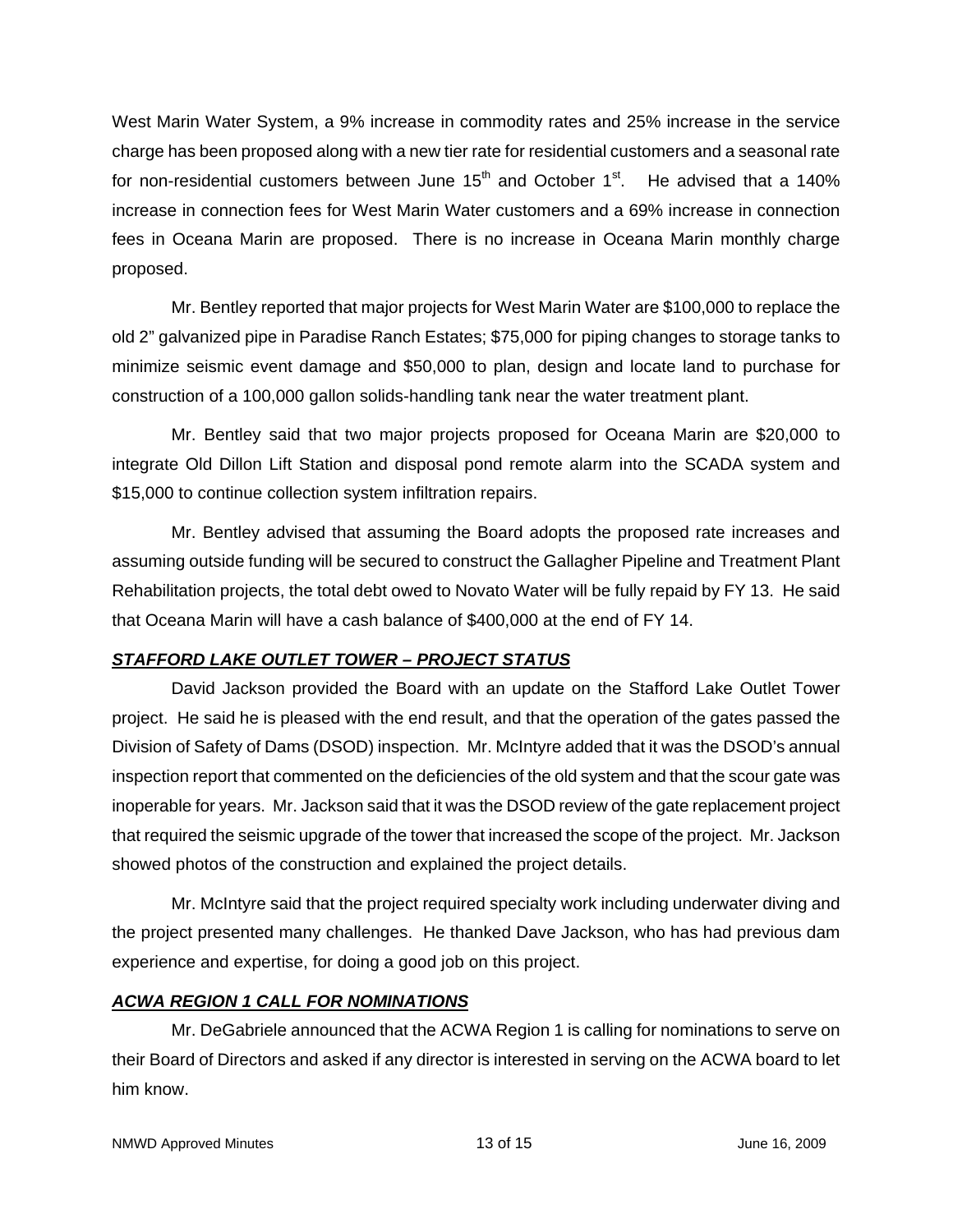### *MISCELLANEOUS*

The Board received the following miscellaneous information: Disbursements, Surviving the Current Water Shortage, Letter from customer (Koch), Letter to customer (Grundstrom), SCWA Press Release – "Save Our Water" Campaign Kicks Off.

The Board received the following news articles: Report: Desal plant is not needed, Feds release plan to protect Chinook salmon.